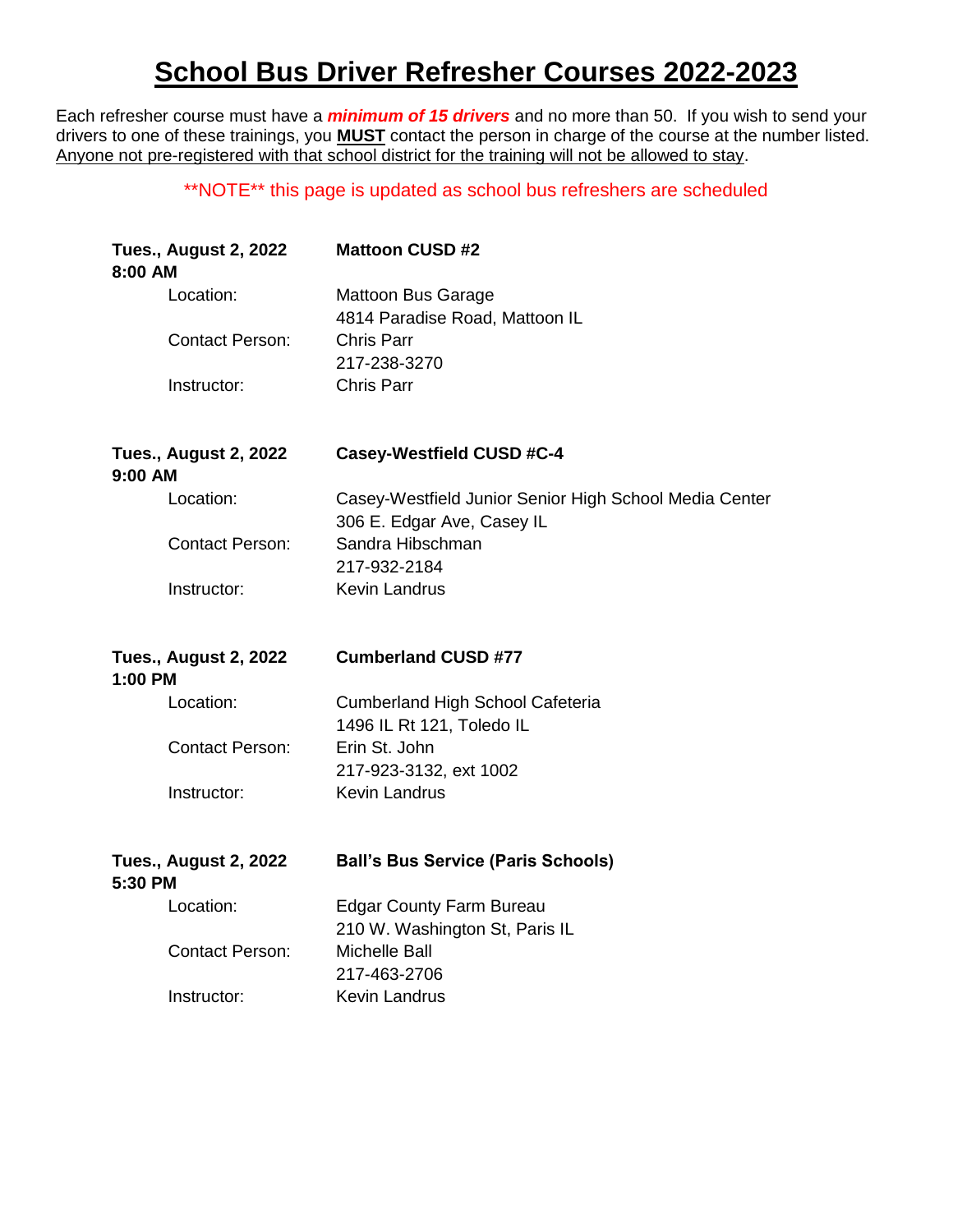| 8:00 AM                                  | <b>Wed., August 3, 2022</b>   | <b>IL Central School Bus</b>                                                     |
|------------------------------------------|-------------------------------|----------------------------------------------------------------------------------|
|                                          | Location:                     | <b>Charleston High School</b><br>1615 Lincoln Ave, Charleston IL                 |
|                                          | <b>Contact Person:</b>        | Toni McNutt/Le Ann Jones<br>217-345-3016                                         |
|                                          | Instructor:                   | <b>Chris Parr</b>                                                                |
| <b>Wed., August 3, 2022</b><br>9:00 AM   |                               | <b>Cowden Herrick CUSD #3A</b>                                                   |
|                                          | Location:                     | Cowden Herrick Junior High Library<br>633 County Highway 22, Cowden              |
|                                          | <b>Contact Person:</b>        | Teresa Redman<br>217-783-2126, option 8                                          |
|                                          | Instructor:                   | <b>Kevin Landrus</b>                                                             |
| 8:00 AM                                  | <b>Thurs., August 4, 2022</b> | Stew-Stras CUSD #51/Windsor CUSD #1/Neoga CUSD #3/<br><b>Shelbyville CUSD #4</b> |
|                                          | Location:                     | Stew-Stras CUSD #5A Flex Room<br>2806 E. 600 North Road, Strasburg, IL           |
|                                          | <b>Contact Person:</b>        | Robert Long<br>217-549-1707                                                      |
|                                          | Instructor:                   | <b>Robert Long</b>                                                               |
| <b>Thurs., August 4, 2022</b><br>6:00 PM |                               | Sullivan CUSD #300/Okaw Valley CUSD #302                                         |
|                                          | Location:                     | Sullivan High School Commons<br>725 N. Main Street, Sullivan IL                  |
|                                          | <b>Contact Person:</b>        | Kevin Landrus<br>217-722-5750                                                    |
|                                          | Instructor:                   | Kevin Landrus                                                                    |
| <b>Thurs., August 4, 2022</b><br>7:00 PM |                               | <b>Mattoon CUSD #2</b><br><b>Shelbyville CUSD #4</b>                             |
|                                          | Location:                     | <b>Mattoon Bus Garage</b><br>4814 Paradise Road, Mattoon IL                      |
|                                          | <b>Contact Person:</b>        | <b>Chris Parr</b><br>217-238-3270                                                |
|                                          | Instructor:                   | <b>Chris Parr</b>                                                                |